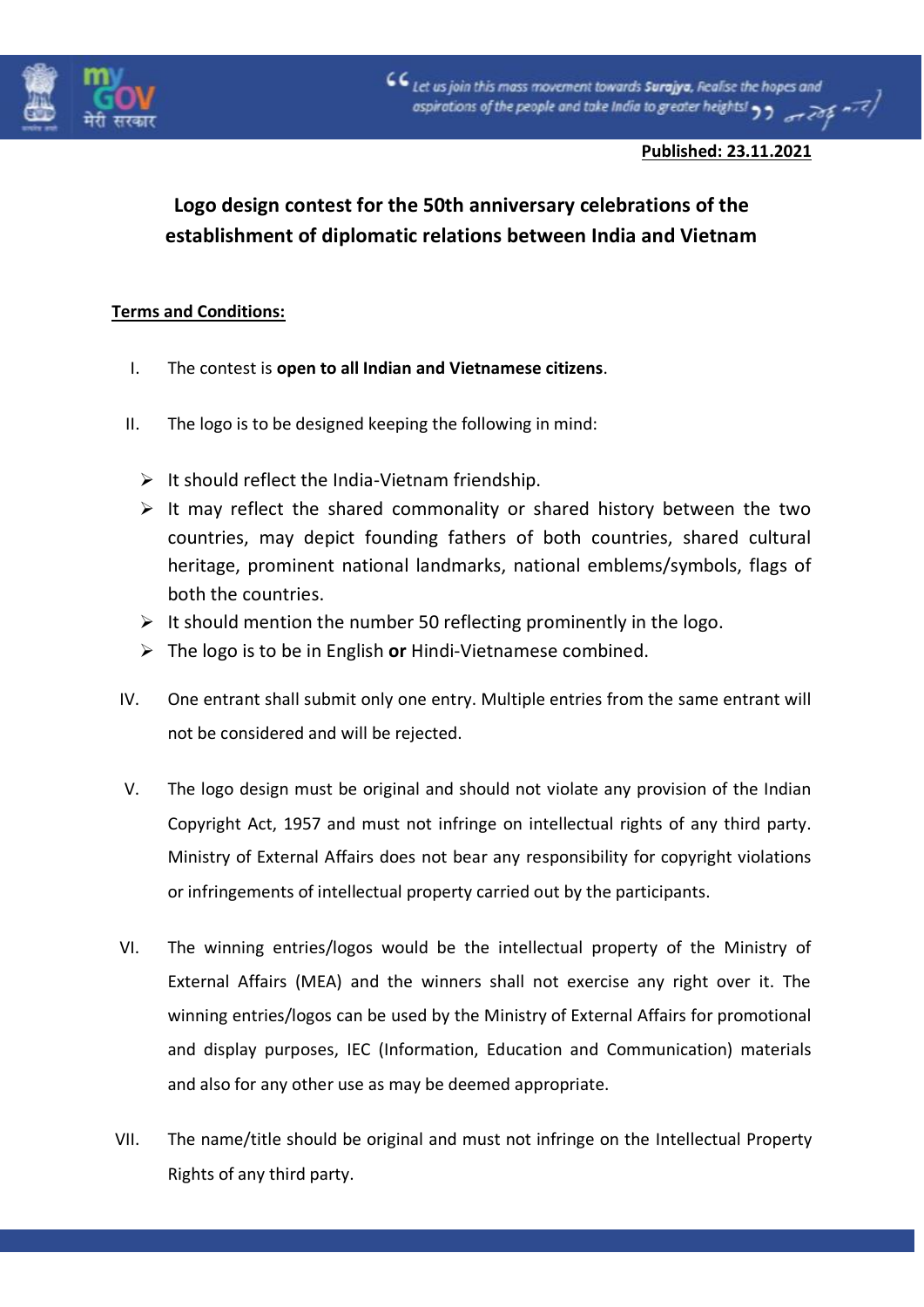

- VIII. Each entry should be accompanied by a brief description of the logo and how best it encapsulates its essence.
	- IX. Ministry of External Affairs will have unfettered right to modify the prize winning entries/logos or add/delete any info/design feature in any form to it.
	- X. All entries must be submitted to the creative corner section of [www.mygov.in.](http://www.mygov.in/) Entries submitted through any other medium/mode will not be considered for evaluation.
	- XI. Ministry of External Affairs reserves the right to cancel or amend all or any part of this Contest and/ or Terms and Conditions/ Technical Parameters/ Evaluation Criteria. However, any changes to the Terms and Conditions/ Technical Parameters/ Evaluation Criteria, or the cancellation of the Contest, will be updated/ posted on the MyGov platform. It would be the responsibility of the participant to keep himself/herself informed of any changes in the Terms and Conditions/ Technical Parameters/ Evaluation Criteria stated for this Contest.
- XII. The participant should make sure that his/her MyGov profile is accurate and updated since Ministry of External Affairs would be using this for further communication. This includes details such as name, photo, complete postal address, email ID and phone number. Entries with incomplete profiles would not be considered.
- XIII. All the entries received by Ministry of External Affairs would be assessed by a Selection Committee for selecting the entries/logos. The decision of the Committee shall be final and binding.
- XIV. Entries would be judged on the basis of elements of creativity, originality, composition, technical excellence, simplicity, artistic merit and visual impact and how well they communicate the elements that need to be reflected.
- XV. The winners will be notified through email address that he/ she provide along with his/ her submission. The MyGov portal shall also display the name of winners.